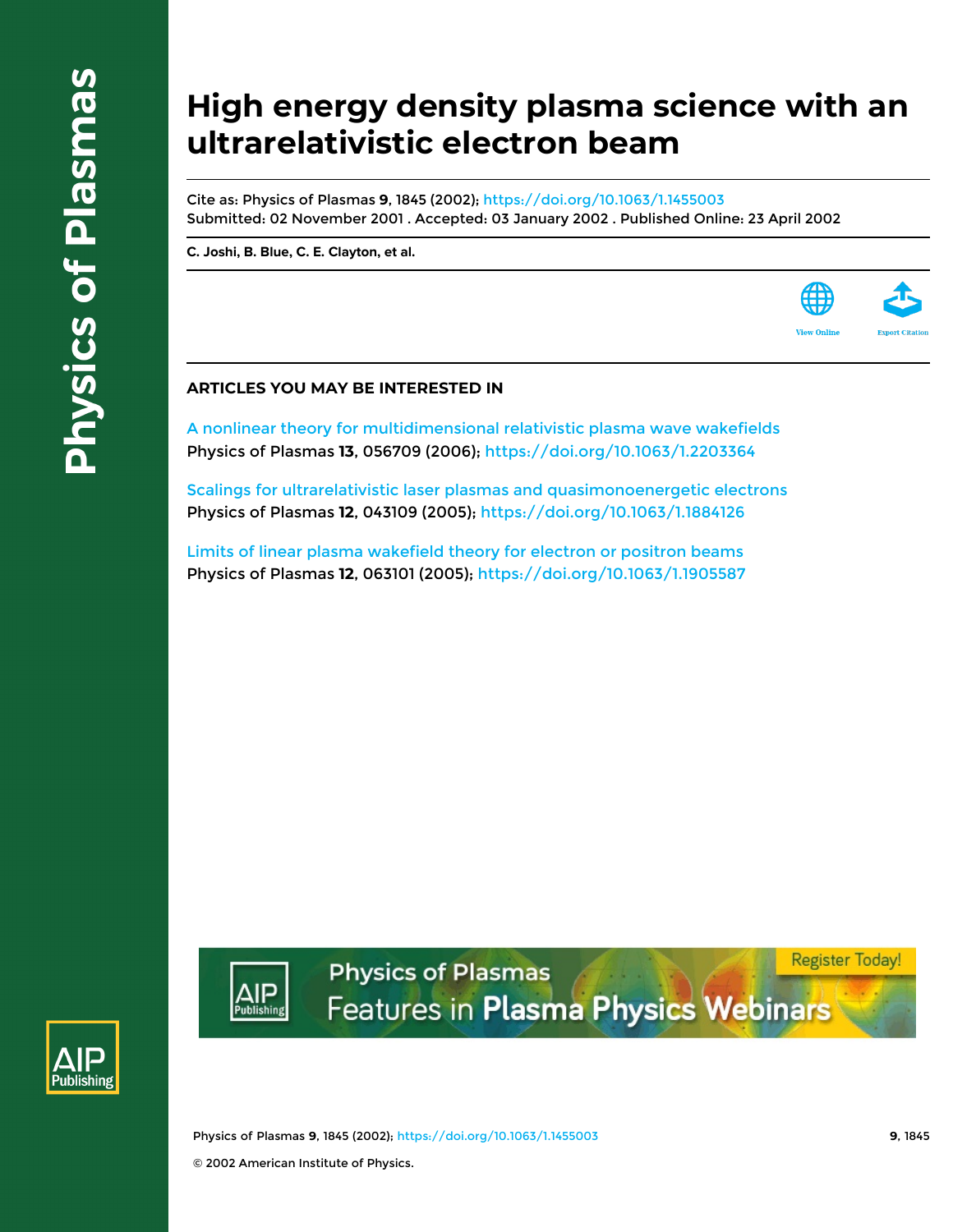# **REVIEW PAPERS**

# **High energy density plasma science with an ultrarelativistic electron beama**…

C. Joshi,<sup>b)</sup> B. Blue, C. E. Clayton, E. Dodd, C. Huang, K. A. Marsh, W. B. Mori, and S. Wang *University of California Los Angeles, Los Angeles, California 90095*

M. J. Hogan, C. O'Connell, R. Siemann, and D. Watz *Stanford Linear Accelerator Center, Stanford University, Stanford, California 94309*

P. Muggli, T. Katsouleas, and S. Lee *University of Southern California, Los Angeles, California 90089*

(Received 2 November 2001; accepted 3 January 2002)

An intense, high-energy electron or positron beam can have focused intensities rivaling those of today's most powerful laser beams. For example, the 5 ps (full-width, half-maximum), 50 GeV beam at the Stanford Linear Accelerator Center (SLAC) at 1 kA and focused to a 3 micron rms spot size gives intensities of  $> 10^{20}$  W/cm<sup>-2</sup> at a repetition rate of  $> 10$  Hz. Unlike a ps or fs laser pulse which interacts with the surface of a solid target, the particle beam can readily tunnel through tens of cm of steel. However, the same particle beam can be manipulated quite effectively by a plasma that is a million times less dense than air! This is because of the incredibly strong collective fields induced in the plasma by the Coulomb force of the beam. The collective fields in turn react back onto the beam leading to many clearly observable phenomena. The beam paraticles can be:  $(1)$ Deflected leading to focusing, defocusing, or even steering of the beam;  $(2)$  undulated causing the emission of spontaneous betatron x-ray radiation and;  $(3)$  accelerated or decelerated by the plasma fields. Using the 28.5 GeV electron beam from the SLAC linac a series of experiments have been carried out that demonstrate clearly many of the above mentioned effects. The results can be compared with theoretical predictions and with two-dimensional and three-dimensional, one-to-one, particle-in-cell code simulations. These phenomena may have practical applications in future technologies including optical elements in particle beam lines, synchrotron light sources, and ultrahigh gradient accelerators. © 2002 American Institute of Physics. [DOI: 10.1063/1.1455003]

# **I. INTRODUCTION**

Historically, high energy density plasma science  $(HEDPS)^1$  refers to the study of high-temperature, highdensity plasmas produced by a number of different types of drivers: Lasers, ion beams, *z*-pinches and modestly relativistic ( $\gamma$ <10) electron beams. HEDPS with an ultrarelativistic electron beam, U-REB,  $(\gamma \ge 10^3)$  has hitherto not been explored despite the fact that the energy density associated with such a driver can be comparable to that of the most powerful other types of drivers mentioned above that are used in HEDPS. Table I below compares, for instance, the driver parameters of a 100 TW, 30 fs laser, and the existing nominally 50 GeV electron beam at the Stanford Linear Accelerator Center (SLAC).

As can be seen from Table I, the peak intensities achieved at the focus of these two drivers for HEDPS are comparable. However, the interaction of photons and electrons as they impact a solid target is very different. Unlike a fs laser pulse, which even at these ultrahigh intensities is strongly attenuated by a thin layer of plasma formed by the photons at the target surface, the U-REB can readily tunnel through tens of cm of steel. On the other hand the interaction of both an intense laser pulse and a high current electron pulse with the plasma can be qualitatively very similar when the two propagate through a low-density plasma. In either case a significant amount of drive beam energy can be transferred to the plasma electrons making them relativistic particularly in the electron blow-out regime. $<sup>2</sup>$  In the laser beam</sup> case each electron receives energy on the order  $(v_0/c)^2mc^2$ whereas in the electron beam case each electron receives  $\sim (n_b/n_p)^{1/2}mc^2$  amount of energy. The symbols are defined in Table II. In this sense this is a distinctly different regime of HEDPS that has not been systematically explored until now. The main motivation for using U-REBs in the plasmas is the development of the beam-driven plasma wakefield accelerator. The focus of this research is on demonstrating accelerating gradients on the order of 1 GeV/m over a meter of

a)Paper JR1 1, Bull. Am. Phys. Soc. 46, 172 (2001).

b)Invited speaker.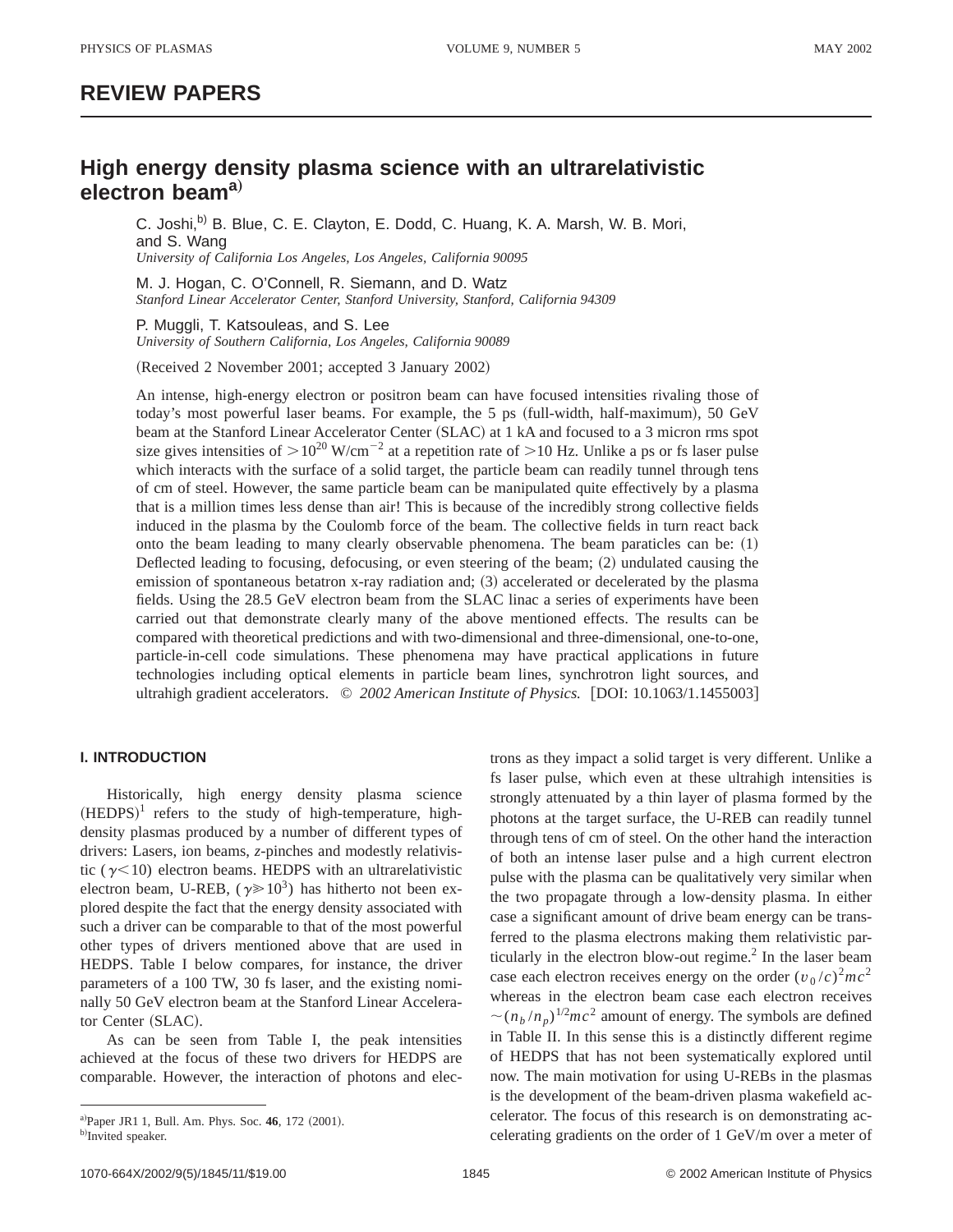TABLE I. Physical characteristics of a state-of-the-art laser and particle beams.

|                            | 100 TW laser        | 50 GeV electron beam |
|----------------------------|---------------------|----------------------|
| Energy per particle $(eV)$ | 1.5                 | $50\times10^{9}$     |
| Pulse length (FWHM) (ps)   | $30 \times 10^{-3}$ | 5                    |
| Spot size $(\mu m)$        |                     | 3                    |
| Energy/pulse $(J)$         | 3                   | 150                  |
| $Rep$ rate $(Hz)$          | 100                 | $10 - 120$           |
| Peak intensity $(W/cm2)$   | $10^{20}$           | $10^{20}$            |

plasma. Such large fields can only be excited over this length using an U-REB.

The physical mechanisms are quite different in the laser and the beam cases but the experimentally observable effects are similar. For instance, the laser pulse interacts with the plasma electrons via the ponderomotive force which is proportional to the gradient of the intensity, whereas the U-REB plasma interaction is via the space charge electric field of the electron beam. In the so-called "blow-out" regime<sup>2</sup> (which for laser pulses occurs when  $v_0/c \ge 1$  and  $k_p \sigma_r \le 1$  and for an electron pulse occurs when  $n_b \ge n_p$  and  $k_p \sigma_r \le 1$ ) both drivers expel all the plasma electrons [on a time scale of either  $\omega_p^{-1}$  laser or  $\omega_b^{-1}$  (beam)] and create an ion channel. The effect of the ion channel on the photons is relatively weak arising from the modified index of refraction of the plasma. However, that is not the case for a U-REB. The space-charge force of the ion channel can influence the electron bunch in profound ways depending on certain initial conditions. In a general sense one can observe all the same effects as one would when a charged particle interacts with an electric field: Deflection, acceleration, and radiation. In the case of an electron beam these effects can be observed as  $(a)$  focusing of the beam outside the plasma,  $(b)$  deflection or

TABLE II. Definition of parameters used in text. All other symbols are as defined in the NRL Plasma Formulary (Ref. 10).

| Physical parameter                 | Symbol/formula                                            |
|------------------------------------|-----------------------------------------------------------|
| Total number of beam particles     | N                                                         |
| Initial position of the electron   | $r_0$                                                     |
| Longitudinal r.m.s. size of beam   | $\sigma$ ,                                                |
| Transverse r.m.s. size of the beam | $\sigma_x, \sigma_y, \sigma_r$                            |
| Beam (plasma) density              | $n_h(n_n)$                                                |
| Laser frequency (field)            | $\omega.E_{L}$                                            |
| Normalized electron velocity       | $\beta = v/c$                                             |
| Longitudinal electric field        | $\rho E$                                                  |
| Lorentz factor of the beam         | $\gamma = (1 - \beta^2)^{-1/2}$                           |
| Electron beam density              | $n_{b0} = N/(2 \pi)^{3/2} \sigma_r^2 \sigma_r$            |
| Electron plasma frequency          | $\omega_p = (n_p e^2/\varepsilon_0 m)^{1/2}$              |
| Beam plasma frequency              | $\omega_b = (n_{b0}e^2/\varepsilon_0 m)^{1/2}$            |
| Collisionless skin-depth           | $c/\omega_n$                                              |
| Plasma wave number                 | $k_p = \omega_p/c = 2\pi/\lambda_p$                       |
| Normalized emittance of the beam   | $\varepsilon_N = \gamma \varepsilon$                      |
| Focusing beta of the beam          | $\beta_{\text{beam}} = \gamma \sigma_r^2 / \varepsilon_N$ |
| Effective wiggler strength         | $a = \gamma k_{\beta} r_o$                                |
| Betatron frequency                 | $ωβ = ωp / (2γ)1/2$                                       |
| Betatron wave number               | $k_\beta = \omega_\beta/c$                                |
| Matched beam radius                | $r_{hm} = (\varepsilon_N / \gamma k_n)^{1/2}$             |
| Wake amplitude                     | $n_1/n = eE/m\omega_p c$                                  |
| Electron oscillatory velocity      | $v_0/c = eE_L/m\omega c$                                  |

TABLE III. Typical beam and plasma parameters used in the experiments.

| Number of $e^-$ per bunch | N                              | $1.8 - 2 \times 10^{10}$              |
|---------------------------|--------------------------------|---------------------------------------|
| Bunch energy              | $E, \gamma$                    | 28.5 GeV, $5.58 \times 10^3$          |
| Bunch radius              | $\sigma_r, \sigma_x, \sigma_y$ | $30 - 40 \mu m$                       |
| Bunch length              | $\sigma$ ,                     | $0.7$ mm                              |
| Beam density              | n <sub>h</sub>                 | $1.5 \times 10^{15}$ cm <sup>-3</sup> |
| Normalized emittance      | $\varepsilon_{N,x}$            | $5 \times 10^{-5}$ m-rad              |
| Plasma density            | $\varepsilon_{N, v}$           | $0.5 \times 10^{-5}$ m-rad            |
| Plasma length             | L                              | $1.4 \text{ m}$                       |
|                           |                                |                                       |

steering of the beam, (c) periodic oscillations of the beam spot,  $(d)$  emission of wiggler radiation in the x-ray range,  $(e)$ deceleration of the bulk of the beam, and (f) acceleration of some beam particles in the tail of the beam. Some of these effects have been studied using lower energy relativisic electron beams propagating through plasmas,  $3-\overline{6}$  but a systematic study of all these effects under the same experimental conditions has never been carried out to date using an U-REB. There is hope that phenomena being studied here will lead to the development of new plasma technologies including new types of lenses and kickers for future high-energy particle beam lines, plasma wigglers and undulators for the next generation of synchrotron light sources, an entirely new paradigm for building high-gradient accelerators and a new class of free electron lasers.

## **II. EXPERIMENTAL CONDITIONS**

The experimental work discussed in this review paper was carried at SLAC as part of two experimental investigations, E157 and E162, using the U-REB at the Final Focus Test Beam (FFTB) facility. The beam parameters are shown in Table III. These do not include the effect of foils and pellicles used in the experiment.<sup>7</sup> Unless explicitly mentioned otherwise, these parameters were used in the various experiments.

The experimental set-up has been described in detail in Ref. 7. We will describe the apparatus briefly in this article so that the experimental data presented later can be understood easily.

Figure 1 shows the schematic of the experimental set-up. The SLAC beam with the above mentioned parameters was focused near the entrance of a lithium plasma produced by photo-ionization of a 1.4 meter long lithium vapor column by an ArF laser.<sup>8</sup> The beam size ( $\sigma_x$ , $\sigma_y$ ), 1 m upstream and 1 m downstream of the plasma was recorded by imaging the optical transition radiation  $(OTR)$ , produced by the beam, onto  $16$  bit charge coupled device  $(CCD)$  cameras. The electron beam exiting the plasma was bent or dispersed in the vertical or *y*-plane using a 5.2 m long dipole bending magnet placed 3 m from the plasma exit.

The dipole magnet provided a net dispersion of 300 MeV/mm at a 1 mm thick aerogel Cherenkov radiator placed 12 m from the plasma. The Cherenkov light was split using a beam-splitter and sent to a 16 bit CCD camera to record the time integrated beam profile or to a streak camera where it was time resolved in both planes,  $(x \text{ vs } \tau)$  and  $(y \text{ vs } \tau)$ , with an  $\sim$ 2 ps resolution, here  $\tau$  is the time measured from the center of the bunch. The forward emitted x-ray radiation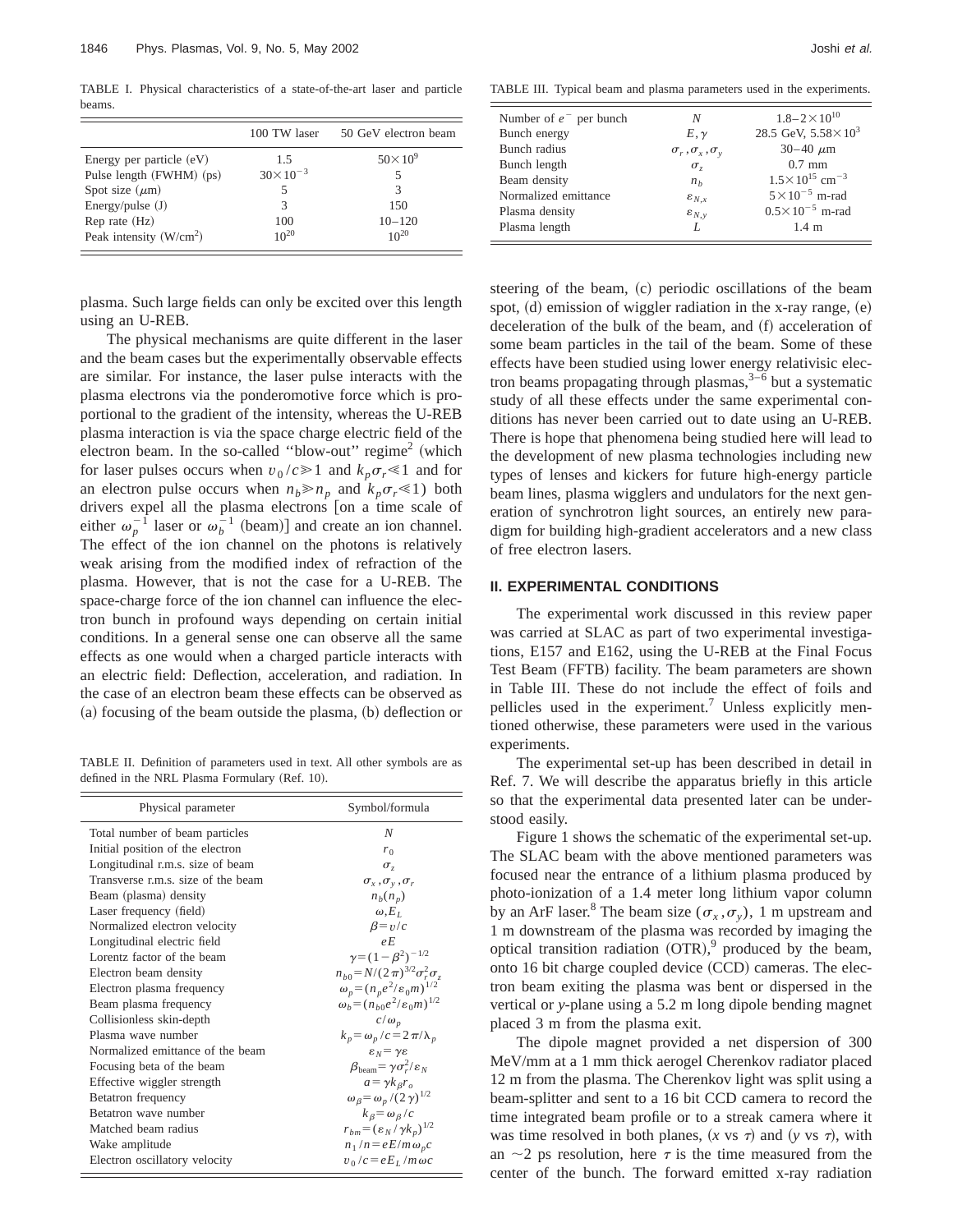

from the plasma was reflected using a  $Si(111)$  crystal and recorded using two surface barrier detectors. The electron beam position downstream of the plasma was measured by a series of stripline beam position monitors (BPMs).

# **III. HIGH ENERGY DENSITY PLASMA SCIENCE** "**HEDPS**… **IN BEAM–PLASMA INTERACTION**

The electron beam has a Gaussian profile in both transverse and longitudinal directions given by

$$
n_b(x, y, z) = n_{b0}e^{-x^2/2\sigma_{x}^2}e^{-y^2/2\sigma_{y}^2}e^{-z^2/2\sigma_{z}^2},
$$
\n(1)

where for a round beam the total number of beam particles is given by

$$
N = \int_{z=-\infty}^{\infty} \int_{r=0}^{\infty} n_b(x, y, z) 2\pi r dr dz,
$$
 (2)

from which we obtain the peak beam density as

$$
n_{b0} = \frac{N}{(2\pi)^{3/2} \sigma_r^2 \sigma_z}.
$$
 (3)

It is well-known that for a relativistic beam the radial space charge force and the self-magnetic force counter and cancel each other to the order  $1/\gamma^2$ .<sup>11</sup> Thus an initially collimated U-REB propagates in vacuum with an expanding envelope due mainly to its intrinsic emittance.

When such a beam is injected into a plasma, the plasma electrons begin to be expelled from a region surrounding the beam in order to preserve the charge neutrality of the plasma. This in turn perturbs the belance between the self-forces of the beam mentioned above. What then happens to the beam depends on the relative beam and plasma parameters. If  $n_p$  $>n_b$  and  $k_p \sigma_r \le 1$ , the beam is self-pinched by its own magnetic field.<sup>12</sup> On the other hand if  $n_b > n_p$ , known as the underdense plasma condition, the beam electrons blow out the plasma electrons leaving behind an ion column.<sup>13</sup> The ion column in turn exerts a focusing force on the beam. It is this latter regime of propagation, known as the ion focused regime that is of interest to this work.

The formation of the ion channel and the action of the ion channel back on the beam are both transient effects for beams that are both narrow,  $k_p \sigma_r \le 1$ , and short  $k_p \sigma_z$  $\sim 0(1)$ . Nevertheless, the radius of the ion channel that is formed can be estimated by equating the space-charge field of the beam and the electrostatic field of the ion column at this radius<sup>14</sup> leading to

$$
r_i = \sigma_r \left(\frac{n_{b0}}{n_p}\right)^{1/2}.\tag{4}
$$

FIG. 1. The experimental set-up for studying beamplasma interaction effects with a 28.5 GeV electron or positron beam that was used in most of the experiments described in the text. The detection set-up for x-rays in the forward direction is not shown.

For  $n_{b0} \ge n_p$ , plasma electrons are blown out from a region of plasma that is much wider than the beam spot size.

There are now a number of physical effects that ensue as the ion channel exerts a focusing force on the electron beam. The radial electrostatic field of this ion<sup>15</sup> channel is given by

$$
E_r = \frac{1}{2} \frac{n_p e}{\varepsilon_0} r,\tag{5}
$$

which varies linearly with *r*. Substituting  $r = \sigma_r$  leads to

$$
E_r = 9 \times 10^{-15} n_p \left[ \text{cm}^{-3} \right] \sigma_r \left[ \mu \text{m} \right] \text{MV/m}.
$$
 (6)

This radial electric field has profound transverse and longitudinal effects on the beam which we will discuss. Of particular interest is the case when  $k_p \sigma_z \sim 0(1)$ , for which a strong longitudinal electric field is excited behind the head of the beam.

# **A. Beam focusing or underdense plasma lensing**

It can be seen from Eq.  $(5)$  that in the underdense regime, the ion column exerts a focusing force that increases with *r* and, therefore, a section of plasma acting as a focusing lens has, in principle, no spherical aberrations. However such a lens still has longitudinal and chromatic aberrations. Spherical aberrations are caused by the time dependence of ion channel formation whereas the chromatic aberrations arise from the energy variations within the beam. The effective focusing gradient can be found from Eq.  $(1)$  as

$$
B_{\theta}/r = 3 \times 10^{-9} n_p \,[\text{cm}^{-3}] \,\text{G/cm}.\tag{7}
$$

In the thin lens approximation the electron beam after traversing a length *L* of an ion column with density  $n_p$  will focus at $^{16}$ 

$$
f = \frac{2\gamma c^2}{L\omega_p^2} = 5.6 \times 10^{11} \frac{\gamma}{L(\text{cm})n_p(\text{cm}^{-3})}.
$$
 (8)

As an example, using Eqs.  $(7)$  and  $(8)$  a 10 cm long,  $10^{15}$  $\text{cm}^{-3}$  density plasma lens will have a focusing gradient of 3 MG/cm and will focus a 50 GeV SLAC beam in just 8.6 cm.

Consider the case of a beam of emittance  $\varepsilon$  focused to a spot size  $\sigma_0^*$  at a distance  $s_0$  away. The initial beam  $\beta$  is related to the beam beta at the waist  $(\beta_0^* = \sigma_0^*/c)$  by

$$
\beta = \beta_0^* \left( 1 + \frac{s_0^2}{\beta_0^{*2}} \right). \tag{9}
$$

When the beam traverses a thick lens of length *L* ( $L \ll s_0$ ) and density  $n_p$ , the beam beta at the lens exit is given by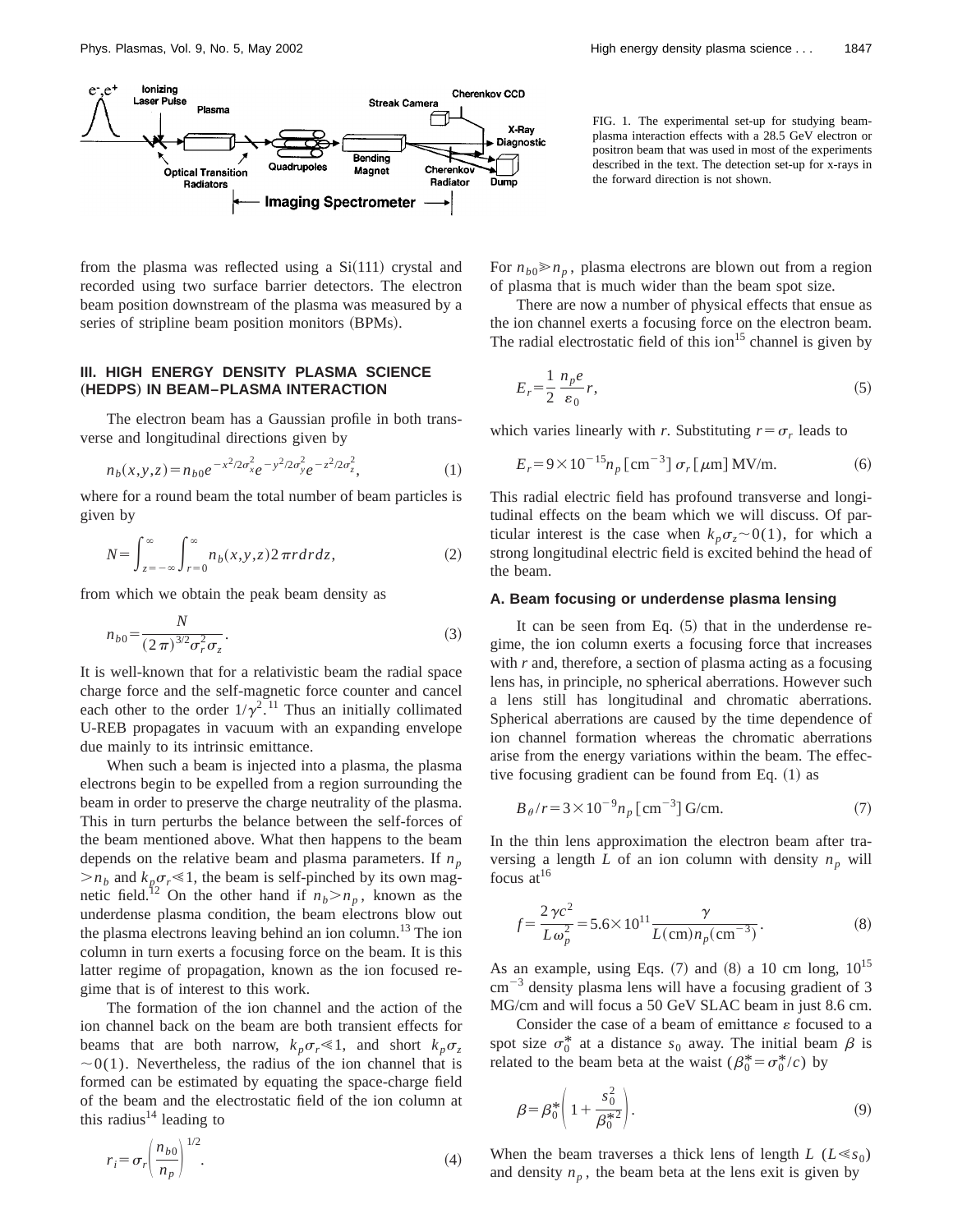TABLE IV. Plasma lens characteristics for three incident spot sizes.

| Initial spot size<br>$\sigma_{\rm o}^*$ ( $\mu$ m) |           | Final spot size         |                           | Focal length         |                    |                            |
|----------------------------------------------------|-----------|-------------------------|---------------------------|----------------------|--------------------|----------------------------|
|                                                    | $n_h/n_p$ | $\sigma^*$<br>$(\mu m)$ | $\sigma_v^*$<br>$(\mu m)$ | $f_{x}$<br>$(\mu m)$ | $f_v$<br>$(\mu m)$ | $(c/\omega_{ph})/\sigma_z$ |
| 50                                                 | 4         | 6                       | 1.5                       | 24.4                 | 24.7               | 0.24                       |
| 40                                                 | 6.5       | 7.4                     | 1.9                       | 23.8                 | 24.7               | 0.19                       |
| 30                                                 | 11        | 9.6                     | 2.5                       | 22.2                 | 24.6               | 0.14                       |

$$
\beta_L = \frac{\beta_0}{2} + \frac{1}{2K\beta_0^*} + \left(\frac{\beta_0}{2} - \frac{1}{2K\beta_0^*}\right) \cos(2\sqrt{K}L)
$$

$$
- \frac{2s_0}{2\sqrt{K}\beta_0^*} \sin(2\sqrt{K}L), \qquad (10)
$$

where  $K = \omega_p^2/2\gamma c^2$ . The beam beta at the new waist is given  $bv^{17}$ 

$$
\beta^* = \frac{\beta_0^*}{1 + K(\beta_0 - \beta^*)\beta_0^*}
$$
\n(11)

and the new waist is located at a distance *s* from the lens entrance given by

$$
s = (\beta^*(\beta_L - \beta^*))^{1/2}.
$$
 (12)

The demagnification ratio defined as  $\sigma_0^*/\sigma^* = (\beta_0^*/\beta^*)^{1/2}$ can be maximized with respect to  $\sigma_0^*$ ,  $n_p$ , and *L*. Table IV illustrates the effect of varying the initial spot size  $\sigma_0^*$  on the final spot size  $\sigma^*$ . Plasma parameters were:  $n_p = 1.2 \times 10^{14}$ 



FIG. 2. (Color) Simulation results from code QUICKPIC showing time dependent focusing for a 28.5 GeV beam after traversing a 10 cm long, 1.2  $\times 10^{14}$  cm<sup>-3</sup> plasma at 25 cm from the plasma exit in both *x* and *y* transverse directions. The beam waist is placed at the plasma entrance.



FIG. 3. Physical mechanism for collective ''refraction'' of a relativistic electron beam traversing a plasma/neutral gas boundary:  $(a)$  Side view and  $(b)$ front view of beam and plasma illustrating how asymmetric blowout creates a net deflection force *F*.

cm<sup>-3</sup>, *L*=10 cm. The beam parameters were:  $N=2\times10^{10}$ electrons,  $\sigma_z = 1$  mm,  $\varepsilon_{Nx} = 60$  mm-mrad, and  $\varepsilon_{Ny} = 15$  mmmrad. As  $\sigma_0^*$  is decreased, the  $n_b/n_p$  ratio increases causing the blow-out to be reached earlier in the bunch. The longitudinal aberrations are thereby reduced. However, as  $\sigma_0^*$  is decreased the minimum spot size increases because of the beam emittance contribution to  $\sigma^*$  in these examples. Note that the focal length of the lens is relatively independent of  $\sigma_0^*$ , and that the values of  $\sigma^*$  are different in the *x* and *y* planes because  $\varepsilon_{Nx} \neq \varepsilon_{Ny}$ .

The predictions of the analytical theory have been tested using the 3D quasi-state, particle-in-cell (PIC) code QUICKPIC.<sup>18</sup> The initial beam and plasma parameters are those of the  $\sigma_0^*$  = 50  $\mu$ m case in Table IV. Figure 2 shows that the spot sizes at the beam waist located 25 cm downstream of the lens exit are  $\sigma_x^* = 5 \mu$ m and  $\sigma_y^* = 2 \mu$ m, respectively. These values are in excellent agreement with those obtained from the analytical model (Table IV). The choice of  $n_p$  and  $\sigma_z$  in this example is such that  $k_p \sigma_z$  $\approx \sqrt{2}$ , therefore, the plasma electrons thus rush back on axis in the back of the electron bunch. They create a defocusing force that causes  $\sigma_{x,y}^*$  to blow up in the back of the bunch (position  $>2300 \mu m$  on Fig. 2).



FIG. 4. (Color) A plot of beam deflection angle  $\theta$  measured with a beam position monitor versus angle between the ionizing laser and the beam  $\phi$ .  $\phi$ is also the angle between the beam and the plasma. For incident angles  $\phi$ less than 1.2 mrad the beam appears to be internally reflected. The solid line is the prediction of the simple impulse model described in the text.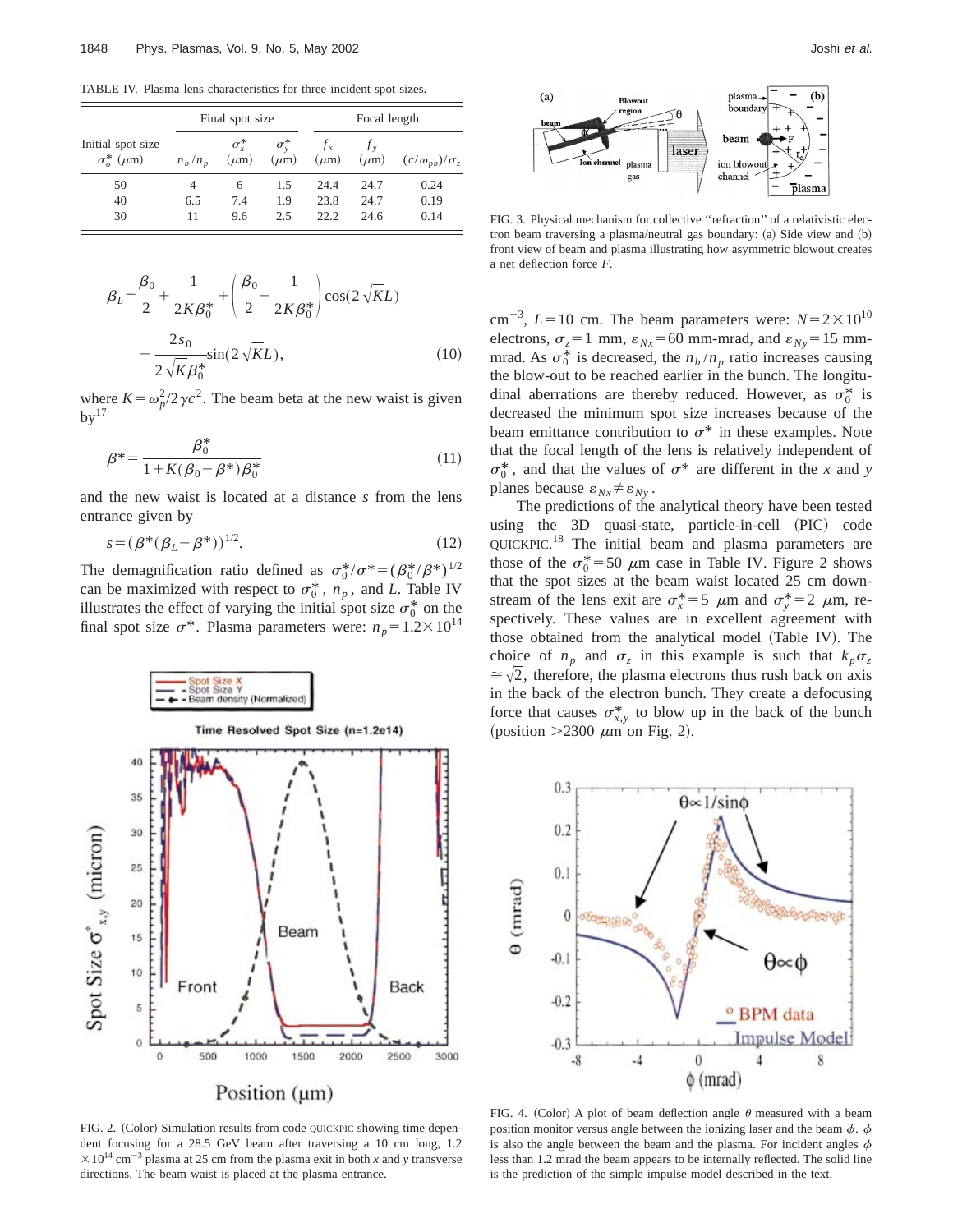In the above examples the demagnification factors are between 10 and 25. Plasma lenses with large demagnification factors will be highly desirable for increasing the luminosity in future linear colliders. However, the penalty for doing so may be a significant synchrotron energy loss resulting in background problems at the detector.

#### **B. Collective refraction of the beam**

If the electron beam is propagated at an angle  $\phi$  with respect to the axis of the plasma column such that it encounters a plasma–vacuum or a plasma–neutral gas boundary, it can experience a deflection which can be thought of as a collective refraction effect. Under certain conditions the beam is not only refracted away from the normal it can actually be totally internally reflected as a photon beam would do in an optical fiber. As discussed above, when the beam is fully inside the plasma, the head of the beam expels the plasma electrons out to a radius  $r_i$ . As the beam approaches the plasma-gas boundary the ion channel becomes asymmetric as shown in Figs.  $3(a)$  and  $3(b)$ . This causes the beam to be deflected towards the plasma.

The magnitude of this deflection has been estimated using an impulse model.<sup>19</sup> As the beam approaches the plasma–neutral gas boundary at an angle  $\phi$ , the force on the beam due to the ion channel of radius  $r_i$  is given by Gauss's law as

 $F=-2n_{p}e^{2}r_{i}$ .

The beam spends roughly  $2r_i/c \sin \phi$  amount of time near the edge. The impulse on the beam is thus the Coulomb force multiplied by the time that the beam resides within the ion channel. Dividing by the beam's parallel momentum  $\gamma mc$ gives a scaling law for the deflection angle  $\theta$ , valid for  $\phi$  $\theta$  as

$$
\theta = \frac{8}{\pi} \frac{\alpha N r_e}{\sqrt{2\pi} \gamma \sigma_z \sin \phi},\tag{13}
$$

where  $eN/\sqrt{2\pi}\sigma_z$  is the charge per unit length of the beam and  $\alpha$  is a numerical factor which is <2 for beams that are longer than  $\lambda_n$ .

The impulse model breaks down at small angles of incidence  $\phi$  such that the deflection angle  $\theta$  is on the order of  $\phi$ . In this case the beam can be totally internally reflected. This is a collective refraction effect whose magnitude in a rather dilute plasma of density  $\sim 10^{14}$  cm<sup>-3</sup> (typically  $\phi$  < 1 mrad as will be seen later) can be orders of magnitude greater than that expected from single electron considerations.

We have experimentally demonstrated this ''refraction'' effect by deliberately propagating the electron beam at an angle  $\phi$  with respect to the plama column. Figure 4(a) shows the actual electron–beam deflection (circles) measured using a BPM and the theoretical deflection (solid line) as a function of  $\phi$ .  $\phi=0$  degrees means that the U-REB and the ionizing laser are exactly co-propagating. By varying the angle the laser makes with respect to the electrons, the electron beam can be made to exit from either side of the plasma column. When the angle of deflection  $\theta$  is plotted against the incident angle  $\phi$ , this gives to a symmetric curve about  $\theta$   $=0$  degrees. For incident angles up to 1.2 mrad the deflection is seen to be proportional to  $1/\sin \phi$  as predicted. However, for  $\phi$ <1.2 mrad the beam appears to be totally internally reflected, i.e.,  $\theta \propto \phi$ , again in good agreement with the theoretical model. It is remarkable that a 28.5 GeV beam that is able to tunnel through several centimeters of steel is totally internally reflected, by collective fields of plasma that is roughly million times less dense than air.

#### **C. Betatron oscillations of the beam envelope**

If the density length product of the plasma is large enough, the electron beam can focus within the plasma itself. As the plasma density is further increased the electron beam can undergo multiple betatron oscillations inside the plasma.20 The behavior of the electron beam with a normalized emittance  $\varepsilon_N$  is described by the beam envelope equation

$$
\sigma_r''(z) + \left[K^2 - \frac{\varepsilon_N^2}{\gamma^2 \sigma_r^4(z)}\right] \sigma_r(z) = 0,
$$
\n(14)

where  $K = \omega_p/(2\gamma)^{1/2}c$  is the restoring constant of the plasma or equivalently the betatron wave number  $k<sub>\beta</sub>$ . The beam is said to be matched to the plasma if  $\beta_{\text{beam}}=1/K$  $=$   $\beta_{\text{plasma}}$ . In this case the beam radius remains constant as the beam propagates through the plasma. This matched beam radius  $r_{bm}$  is found by letting  $\sigma''(z) = 0$  in Eq. (12) giving  $r_{bm} = (\varepsilon_N / \gamma k_p)^{1/2}$ . If the initial beam radius is larger than *rbm* then the beam *envelope* oscillates with a spatial period  $\pi/K$  which is equal to half the individual particles' betatron wavelength. The beam particles exit the plasma with a well defined deflection angle

$$
\sigma_r' = \sigma_r k_\beta |\sin k_\beta z|.\tag{15}
$$

The phase advance experienced by the beam envelope in a plasma of density  $n_p$  and length *L* is

$$
\Psi_L(n_p) = \int_0^L K dz = K(n_p) L \, \alpha \, n_p^{1/2}.
$$
\n(16)

It is clear that whenever  $\Psi_L(n_p) = m \pi$  radian the beam size at the exit of the plasma will be the same as the beam size at the entrance of the plasma. At these values of phase advance the exit angle is zero for a beam that is focused to a waist at the plasma entrance, and therefore, the beam is transparent to the plasma. On the other hand, whenever  $\Psi_L(n_p)=(m$  $+1)\pi/2$  radian the beam exits the plasma at a focus and with a maximum divergence angle which scales as  $k_{\beta}$  or  $\sqrt{n_p}$ .

The above discussion is strictly valid for the steady state propagation of a beam in a preformed ion channel. If the ion channel is induced by the beam itself which has a finite risetime, different longitudinal slices of the beam can undergo different number of betatron oscillations in a plasma with a given product  $n_p L$ . However, if  $n_{b0} > n_p$  most of the beam can be affected by the ion channel that is fully denuded of plasma electrons. Thus, the envelope equation can be used to compare experiments with theory. In the experiment the beam spot size cannot be measured inside the plasma. It is usually measured at some distance outside of the plasma as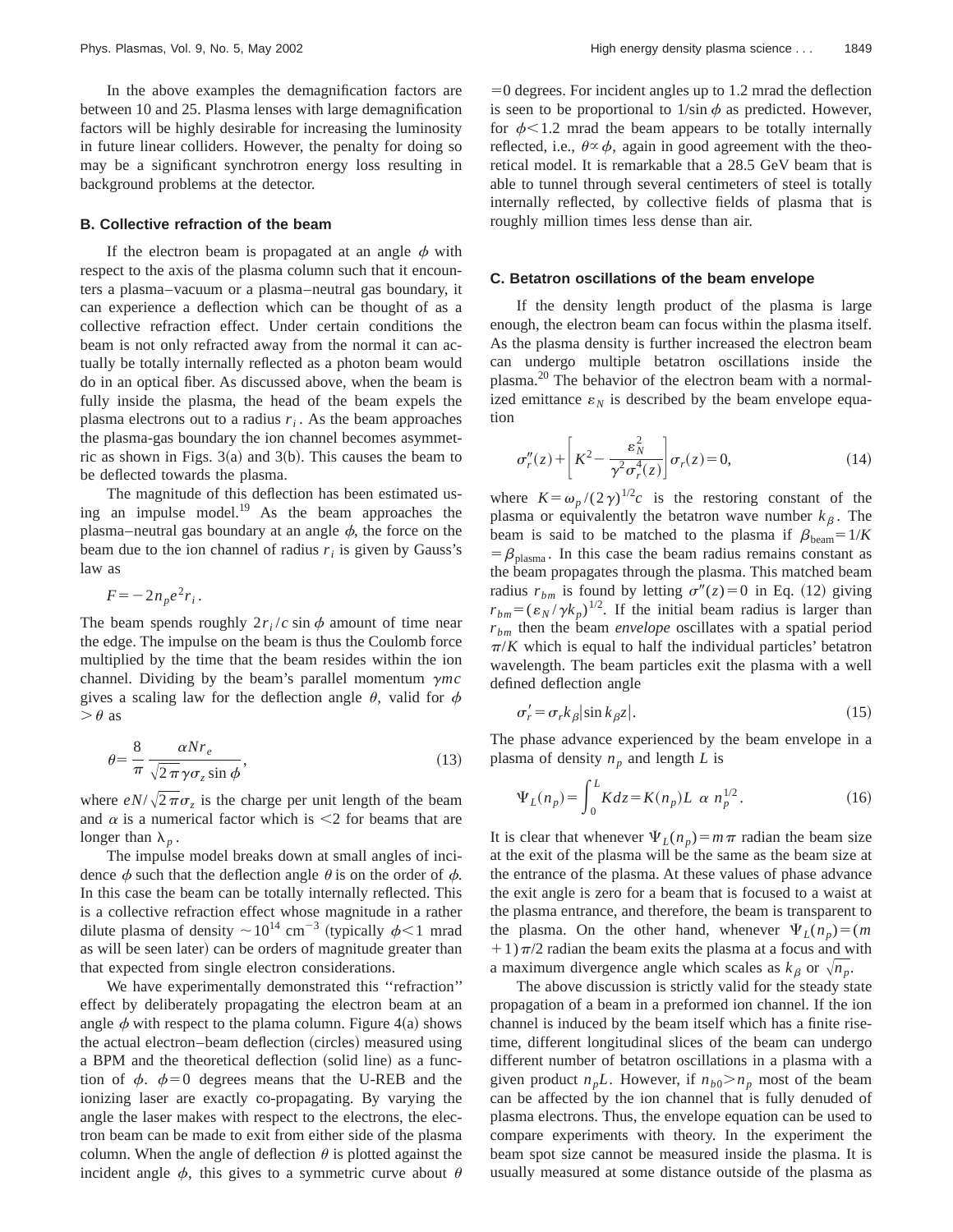

FIG. 5. (a) Multiple oscillations of the spot-size due to betatron motion of a 28.5 GeV electron beam in a 1.4 m long lithium plasma as the plasma density is increased. The solid line is a theory fit to the measured data using the beam envelope equation, Eq.  $(14)$ .  $(b)$  Centroid oscillations of a 28.5 GeV electron beam measured using the downstream OTR detector as a function of plasma density. Solid line is the prediction of the envelope equation, Eq.  $(14)$  with  $\varepsilon_N = 0$ .

the plasma density, and therefore,  $\Psi_L$  is varied. The measured spot size can thus be compared as a function of  $\Psi_L$ using Eq.  $(14)$ .

In recent experiments (with beam parameters given in Table III) multiple, betatron oscillations of the beam inside the plasma are clearly inferred from oscillations of the spot size of the beam as observed 1 m downstream of the plasma by imaging the optical transition radiation  $(OTR)^{20}$  produced by the electron beam as it traverses a  $25 \mu m$  thick titanium radiator placed at 45° with respect to the beam axis. Typical experimental data are shown in Fig. 5 where the plasma density is increased from 0 to  $6 \times 10^{14}$  cm<sup>-3</sup>. The spot size of the beam is seen to oscillate at approximately twice the betatron frequency as expected. The beam envelope equation (solid line in Fig. 5) predicts the densities where the spot size minima and the spot size maxima occur up to a density of  $\sim$  3 $\times$ 10<sup>14</sup> cm<sup>-3</sup>. Beyond this, the beam is too long ( $k_p \sigma_z$  $\langle \sqrt{2} \rangle$  and  $n_{bo}$  becomes comparable to  $n_p$ . Therefore, the beam behavior is not well described by the envelope equation  $Eq. (14)$  where the focusing force is due to a pure ion channel.

In addition to the multiple oscillations of the overall beam envelope which occurs when an unmatched beam is sent into a plasma, the beam centroid (or center-of-mass of



FIG. 6. Exit angle of a 28.5 GeV beam after traversing a 1.4 m long plasma whose density is being increased. The solid curve is the prediction of the theory, Eq. (15). The peaks angles increase as  $k_{\beta}$  or  $\sqrt{n_p}$  as shown by the solid parabola.

the beam) can also oscillate about the ion channel axis but at half the frequency of the envelope oscillation frequency. These centroid oscillations occur because the U-REB from a linear accelerator typically has a head-to-tail transverse tilt. The axis of the ion channel is defined by the head of the beam. This means that the bulk of the beam charge has an initial transverse offset with respect to the axis of the ion channel. This causes the beam centroid to oscillate about the axis at the betatron frequency. This oscillation can be quantified by measuring the position of the beam centroid downstream of the plasma using the OTR diagnostic. We have clearly observed these oscillations in our experiments [see Fig. 5(b)]. Again, the simple theory [Eq. (14)] with  $\varepsilon_N = 0$  is able to predict the values of the plasma density where the beam returns to its original undeflected position as well as the actual magnitude of the deflection fairly well.

We have also plotted the exit angle  $\sigma'$  of the beam as a function of plasma density measured from the beam trajectory using 3 BPMs placed downstream of the plasma. This is shown in Fig. 6. One can see that the magnitude of the maximum exit angle scales as  $k_{\beta}$  or  $\sqrt{n_p}$ , Eq. (15) as manifested by sloshing of the bulk of the electrons in the ion channel.

#### **D. The electron hosing instability**

The transverse effects discussed so far are all zeroth order effects. Even though the electron beam is typically a few  $c/\omega_p$  long, there is one transverse instability that is of concern to the stable propagation of the electron beam: the electron hosing instability. $2<sup>1</sup>$  The electron housing instability can lead to the growth of transverse perturbations on the beam due to the nonlinear coupling of the beam electrons to the plasma electrons at the edge of the ion channel through which the beam propagates.<sup>21–23</sup> As a result of this coupling these perturbations can grow nonlinearly leading to, in the worst scenario, the transverse break-up of the beam.

The differential equations that describe the coupling between the centroid offset of the beam slice  $x<sub>b</sub>$  and the centroid offset of the preformed ion channel  $x_c$  at a position  $\xi$ within the beam are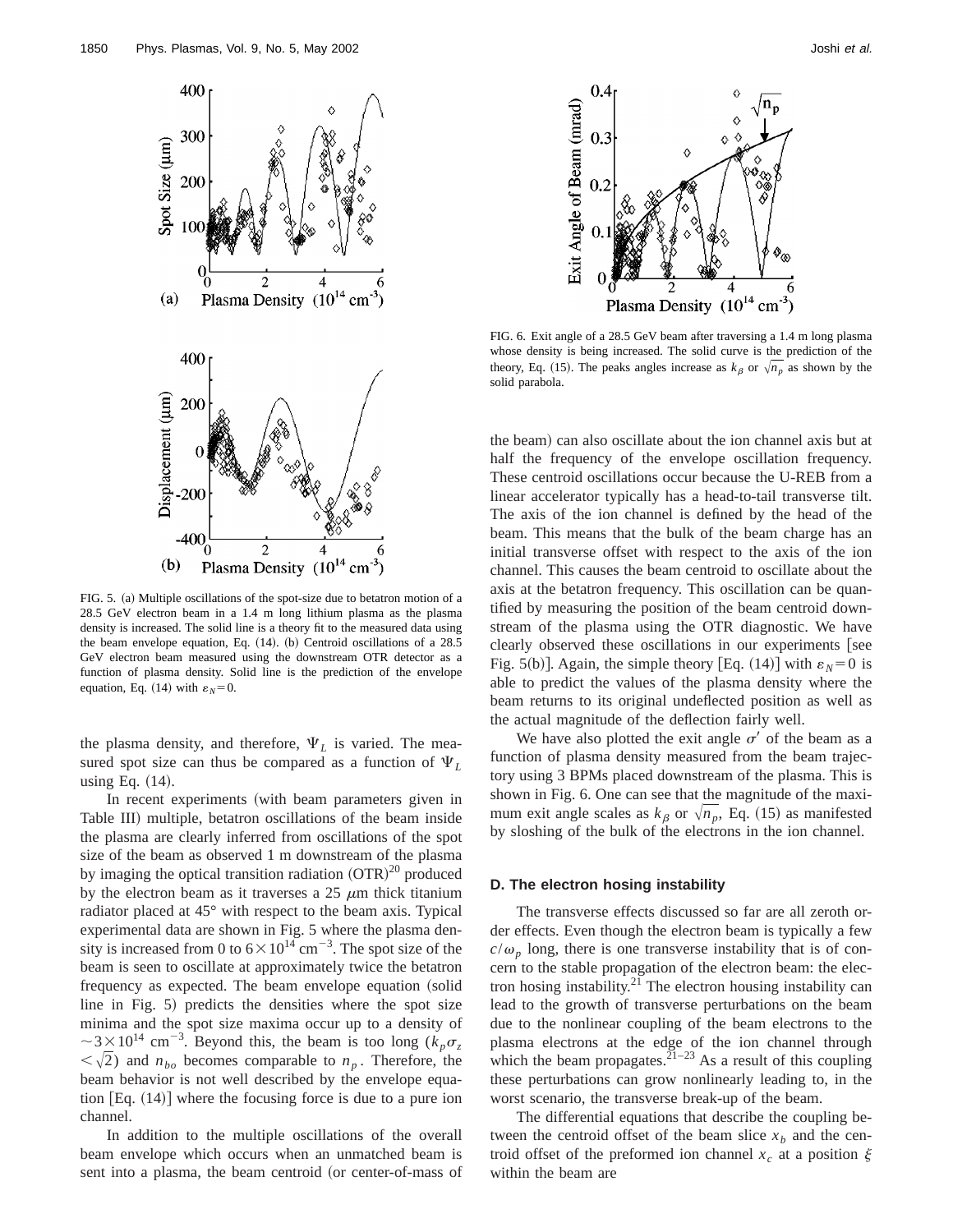$$
\partial^2 x_b + k_\beta^2 x_b = k_\beta^2 x_c ,
$$
  

$$
\partial^2 x_c + \omega_0^2 x_c = \omega_0^2 x_b ,
$$
 (17)

where  $\xi = z/c - t$ ,  $s = z$  and  $\omega_0 = \omega_p / \sqrt{2}$ . These equations can be numerically solved to calculate the growth of a particular beam slice at  $\xi$  after it has traversed a distance  $s$  in the plasma. However, in the asymptotic limit, the displacement  $x<sub>b</sub>(s, \xi)$  of the longitudinal slice of the beam with an initial linear head-to-tail tilt  $x_0$  is given by<sup>13</sup>

$$
x_b(s,\xi) = 0.341 \frac{x_0(\xi)}{A^{3/2}} e^A \cos\left(k_\beta s - \frac{A}{\sqrt{3}} + \frac{\pi}{12}\right),\tag{18}
$$

where the factor

$$
A = \frac{3^{3/2}}{4} [(k_{\beta}s)(\omega_0\xi)^2]^{1/3}.
$$
 (19)

For beam parameters given in Table I, Eq.  $(18)$  predicts For beam parameters  $\frac{1}{2}$ . That there can be a factor 6 growth of a slice placed at  $\zeta$ = 5 ps as it propagates through a meter long,  $2 \times 10^{14}$  cm<sup>-1</sup> density plasma.

The above estimates raise a serious issue about the ability to propagate U-REB over long distances in dense plasmas. However, it should be noted that the theory assumes that a pre-formed channel with a constant radius exists whereas in many experimental situations the dynamically formed ion channel has a longitudinally varying radius. The theory also neglects longitudinal dynamics (see later) of the plasma electrons and nonideal experimental factors such as asymmetric beams and longitudinal density gradients. All these factors tend to suppress the hosing growth.

Using  $OSIRIS<sup>24</sup>$  we have carried out 3D, one-to-one PIC code simulations to study hosing when an U-REB propagates through long dense plasmas.<sup>25</sup> The physical dimensions of the system were  $(17.6\times4\times4)c/\omega_p$  at a density of 1.7  $\times 10^{14}$  cm<sup>-3</sup>. The beam had a Gaussian shape with  $\sigma_z$  $= 0.63$  mm,  $\sigma_r = 40 \mu m$ ,  $\varepsilon_N = 15$  mm-mrad,  $Q = 3.4$  nC, and  $\gamma$ =6×10<sup>4</sup>. These parameters are very close to the experimental beam parameters of Table III. The initial tilt on the beam was modeled using experimental data<sup>25</sup> as shown in Fig. 7(a). Figure 7(b) shows oscillations of two slices of the beam inside the plasma. The dotted line is the transverse motion of a 0.1 ps wide slice at the center of the beam. The bold line is the oscillation of a second 0.1 ps wide slice 5 ps behind the center slice. The dashed line is the behavior of the same slice obtained from numerical integration of Eq.  $(17)$ which predicts a growth factor of about 5 after 1.2 m propagation through the plasma. There appears to be some amplification of the offset of the slice at 5 ps as the beam propagates through the plasma. However, the amplification factor is about half of the theoreically predicted growth (dashed line).

Measurements are currently underway to check if this reduced growth rate seen in simulations indeed helps stable propagation of the electron beam in practice. These will be reported elsewhere.



FIG. 7. (a) The longitudinal shape of the beam used in the OSIRIS simulations of electron housing. The axis of the ion channel is defined by  $\tau=-5$  ps. (b) Results on growth of the transverse displacement of two slices of the beam due to the electron-hosing instability as the beam propagates through a  $1.7 \times 10^{14}$  cm<sup>-3</sup>, 1.4 m long plasma using the 3D, PIC code OSIRIS. Also shown is the theoretically expected growth rate (dotted line) for the  $\tau=5$  ps slice using Eq. (18).

#### **E. Emission of betatron radiation**

There is a very important, observable consequence of betatron motion of electrons in a long ion column. It is the emission of betatron radiation in a narrow cone angle in the forward direction. This can be understood easily in the following way: Consider the motion of a single electron with an initial transverse displacement  $r_0$  from the axis of the ion channel

$$
\mathbf{r} = \mathbf{r}_0 \cos \phi,
$$
  
\n
$$
\boldsymbol{\beta}_r = -\mathbf{r}_0 k_\beta \sin \phi,
$$
  
\n
$$
\dot{\boldsymbol{\beta}}_r = -\mathbf{r}_0 k_\beta \omega_\beta \cos \phi \quad \text{with} \quad \frac{d\phi}{dt} = \omega_\beta.
$$
\n(20)

As a result of this periodic acceleration the electron radiates betatron (synchrotron) radiation. The total radiation power is given by $^{26}$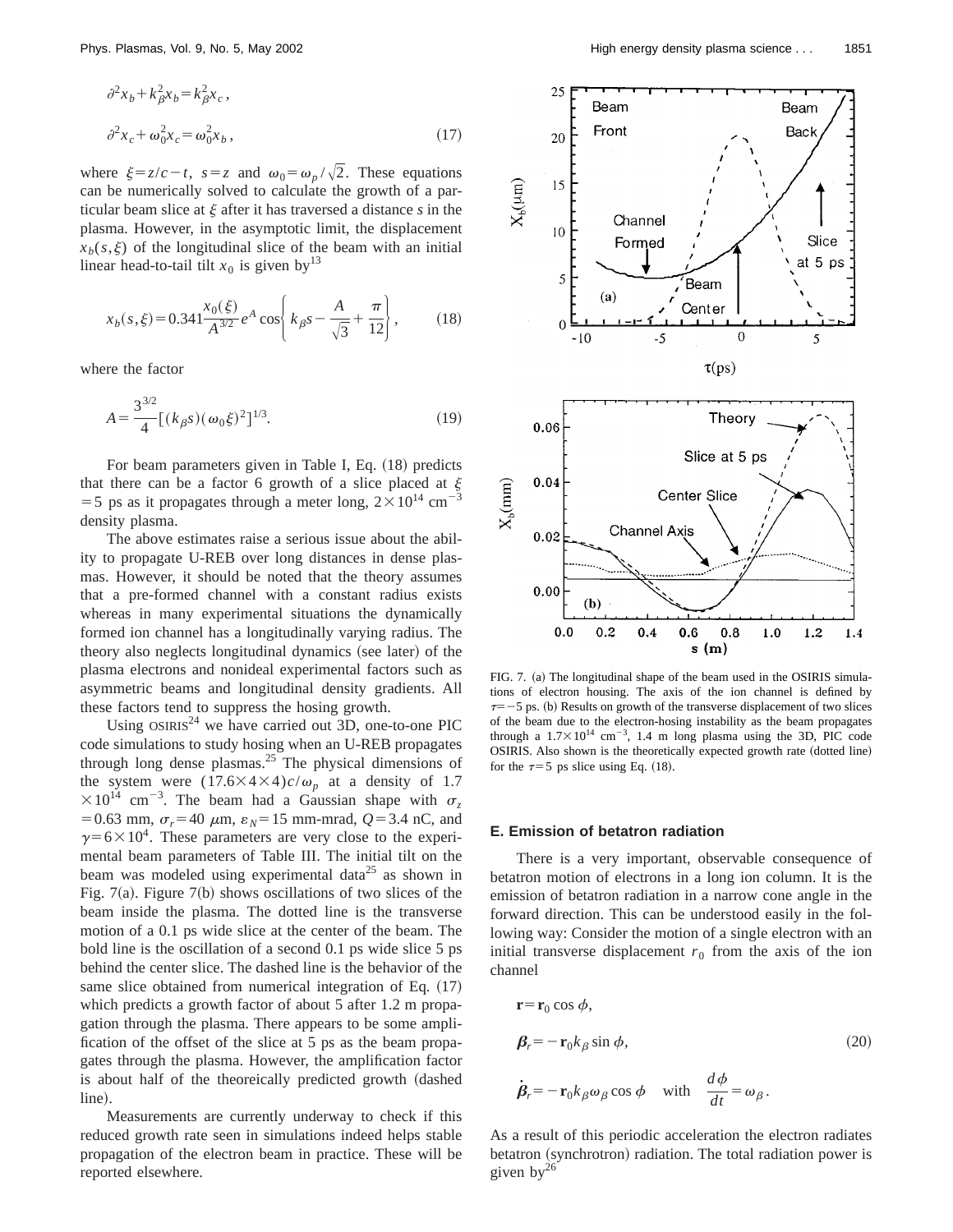

FIG. 8. (Color) (a) The estimated (triangles) and the measured (dots) x-ray energy in the 5–30 keV range as a function of plasma density. The solid line is a quadratic fit to the data. (b) Processed image produced on a fluorescent screen as recorded by a CCD camera showing the betatron x-rays produced by the plasma  $n_p = 2 \times 10^{13}$  cm<sup>-3</sup> (circle at the top) and a vertical stripe of remnant synchrotron radiation produced by a dipole bend magnet.

$$
P(t) = \frac{2e^2\gamma^2}{3m^2c^3} \left[\dot{\mathbf{P}}^2 - m^2c^2\gamma^2\right] \approx \frac{2e^2\gamma^2\dot{\mathbf{P}}_r^2}{3m^2c^3},\tag{21}
$$

where  $P_r = \gamma mc \beta_r$ . Substituting for  $\dot{\beta}_r$  one can see that the total radiated power is proportional to  $\omega_{\beta}^4$  which scales as  $n_p^2$ . The radiation is emitted in a narrow cone angle in the direction of the propagation of the beam. This angle is  $\sim \alpha/\gamma$ where  $\alpha$  is the effective wiggler strength given by  $\alpha$  $= \gamma k_\beta r_0$  which for U-REB can be  $\geq 1$ . The spectrum of this betatron radiation has resonance frequencies<sup> $27$ </sup> at

$$
\omega_r = \frac{2m\gamma^2 \omega_\beta}{\left[1 + \alpha^2/2 + (\gamma \Omega)^2\right]},\tag{22}
$$

where *m* is the harmonic number and  $\Omega \le 1$  is the typical observation angle from the beam axis. In an electron beam, each electron has a different  $r_0$  and, therefore,  $\alpha$  which leads to broadening of the spectrum. The rate at which a single electron loses energy due to radiation is simply  $\langle P \rangle /c$ . Substituting for  $P_r$  and averaging over one betatron period one obtains

$$
W_{\text{loss}} = \frac{\langle P \rangle}{c} = \frac{1}{3} r_e mc^2 \gamma^2 k_\beta^2 \alpha^2. \tag{23}
$$

We have observed x-ray emission due to this betatron motion in our experiments where the beam excuses 1.5 betatron oscillations or 3 oscillations of its envelope.<sup>28</sup> Figure 8(a) shows the total radiated x-ray energy in the 5–30 keV range measured in a cone angle of roughly  $10^{-4}$  radian in the forward direction approximately 40 meters from the exit of the plasma. One can see that the total energy increases as  $n_p^2$  in reasonable agreement with theory. Figure 8(b) shows visible light image produced on a fluorescent paper by the x-rays emitted by the betatron motion (circle at the top) as well by the bending magnet that is used to separate the electron beam from the x-ray photons (the rectangular strip). From the size of the image  $(\sim 4$  mm FWHM) one can deduce the divergence angle of the betatron x-rays to be  $\sim 10^{-4}$  radian. From the absolute number of x-ray photons at 14.2 KeV measured by precisely tuning the reflecting  $Si(111)$  crystal at the Bragg angle we have determined the brightness to be close to 8  $\times 10^{18}$  photons/s/mm<sup>2</sup>/sr/0.1% bandwidth.

#### **F. Acceleration and deceleration of beam particles**

Now we come to the longitudinal phenomena. In expelling the plasma electrons to form an ion channel, the beam electrons do work and, therefore, must lose energy. If the beam is about half a plasma wavelength long the expelled electrons rush back in and set-up a plasma oscillation which has a longitudinal electric field given by $^{29}$ 

$$
eE = \sqrt{n_p} (eV/m) \times \frac{n_b}{n_p} \sqrt{2\pi} k_p \sigma_z \frac{e^{-k_p^2 \sigma_z^2}}{1 + 1/k_p^2 \sigma_r^2} \sin k_p (z - ct).
$$
\n(24)

For  $k_n \sigma \approx \sqrt{2}$ , an optimum wake field is excited. The above expression can be simplified in the limit when  $eE/m\omega_p c$  $\leq 1$  to

$$
(eE)_{\text{linear}} = 240(\text{MeV/m}) \left(\frac{N}{4 \times 10^{10}}\right) \left(\frac{0.6 \text{ mm}}{\sigma_z}\right)^2. \tag{25}
$$

This is the so-called linear theory<sup>30,31</sup> result which predicts that the longitudinal peak accelerating field scales as  $1/\sigma_z^2$  or the beam current divided by the bunch length.

When  $n_b > n_p$ , the linear theory is no longer valid and one has to resort to particle-in-cell (PIC) code simulations to determine the exact shape and magnitude of the nonlinear wake induced by short, high-current bunches in a plasma.<sup>29</sup> Figure 9 shows an example of such a wake using the code OSIRIS for a  $\sigma_z = 100 \mu m$  beam containing  $2 \times 10^{10}$  electrons focused to a 20  $\mu$ m spot size in a 5.6 $\times$ 10<sup>15</sup> cm<sup>-3</sup> plasma. For these parameters the  $(eE)_{\text{linear}}$  should be 4.32 GeV/m. Since in the linear theory, the transformer ratio, defined as the ratio of the accelerating field to the decelerating field, is always 2 for a symmetric bunch, the drive bunch slows down at a rate 2.16 GeV/m. The simulations show that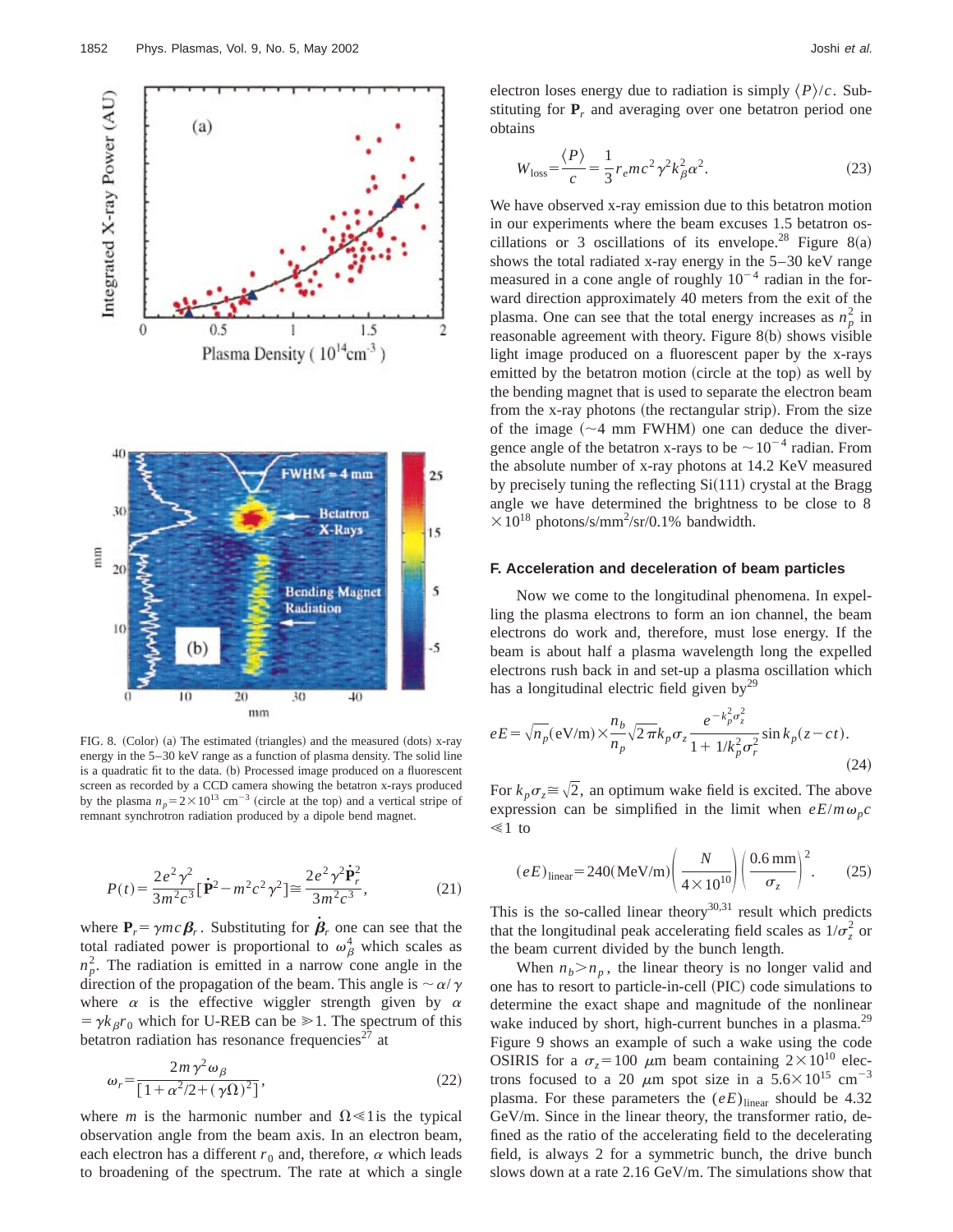

FIG. 9. (a) On axis longitudinal accelerating–decelerating field induced by a  $\sigma_z = 0.1$  mm long electron bunch containing  $2 \times 10^{10}$  particles,  $\gamma$ =60 000 in a 5.6 $\times$ 10<sup>15</sup> cm<sup>-3</sup> plasma  $\varepsilon_N$ =50 mm-mrad and  $\sigma_r$ =20  $\mu$ m. (b) The energy change of the different longitudinal 10  $\mu$ m long slices of the electron beam (a) after traversing a 30 cm length of the plasma. The largest average energy gain is 1.75 GeV, but some particles gained up to 4.4 GeV. Both (a) and (b) are from 3D, OSIRIS, PIC simulations.

the wake is highly nonlinear with the longitudinal field having a large accelerating spike on axis where the plasma electrons that are expelled by the beam all rush back in to set-up large density spike. The decelerating field is 1.8 GeV/m whereas the peak accelerating field is  $>14$  GeV/m giving a transformer ratio of  $\geq 7$ . In the nonlinear regime the wavelength of the plasma wake is reduced and consequently the optimum plasma density is higher than that predicted by the linear theory.

Figure  $9(b)$  shows the energy change that occurs to different longitudinal slices of the beam after traversing just 30 cm of the dense plasma. The bulk of the electrons lose approximately 600 MeV energy whereas the average energy gain of a beam slice approximately 1.2 ps behind the center of the bunch is 1.75 GeV with some particles gaining as much as 4.4 GeV. This simulation shows the potential for achieving extraordinarily high gradients in beam-driven wake field acceleration [known as the plasma wake field acceleration scheme (PWFA)] that were previously thought only possible using intense laser beams interacting with a dense plasma. As we have shown, because it is possible to propagate electron bunches over meter long distances, prospects for obtaining large energy gains using an U-REB driver are extremely likely. In fact, beam and plasma parameters used in the above simulation form the basis of a recently approved PWFA experiment at SLAC known as E164.

Interestingly, even the peak accelerating gradient in this highly nonlinear regime still seems to follow the  $1/\sigma_z^2$  scaling law. In Fig. 10 for instance, the 3D PIC simulation result for a  $\sigma_z = 40 \mu m$  bunch shows a peak gradient of greater than 40 GeV/m. Such short bunches containing  $2 \times 10^{10}$  electrons have recently become realizable. In fact, the proposed Ultrashort Bunch Facility at SLAC<sup>32</sup> will generate electron



FIG. 10. The peak accelerating field vs the bunch length from PIC simulations and a  $1/\sigma_z^2$  fit to the simulations.

bunches that are as short as 30 fs ( $\sigma$ <sub>z</sub>=10  $\mu$ m) within a year. Such short bunches lead to extremely high gradients and make feasible an energy doubler<sup>33</sup> experiment using a 50 GeV driver whereby the drive bunch is nearly depleted of its energy in a column of plasma that is just a few meters long while a trailing bunch is accelerated to about twice the drive bunch energy. The issues of emittance preservation and energy spread are being addressed through calculations and simulations for such an "afterburner" for a conventional linear collider.

It should be remarked that wakes generated by an electron beam can also be used to accelerate positrons $34$  and muons ( $\mu^+,\mu^-$ ). Similarly, the wakes themselves can be produced using positively charged particles although the physics of wake excitation is qualitatively different. As an example consider positron beam induced wakes. When a positron beam enters a quasi-neutral plasma, it attracts plasma electrons from a region that is  $\sim c/\omega_p$  wide instead of expelling them as an electron drive bunch would do. There is a spread in the arrival time of these electrons that are being ''pulled-in'' on axis since they originate at different radii. This phase mixing leads to a lower longitudinal field being excited in the case of a positron driver compared to when an electron bunch is used. Figure 11 compares positron and electron beam excited wakes for identical drive beam parameters which demonstrates this effect. It has been suggested that a positron beam propagating in a hollow channel that is roughly  $c/\omega_p$  in diameter would lead to an increase in



FIG. 11. Comparison of the electron (a) and positron (b) wakes produced in a plasma.  $N=2\times10^{10}$ ,  $\sigma_z=0.4$  mm,  $\sigma_r=75$   $\mu$ m,  $n_p=4.3\times10^{14}$  cm<sup>-3</sup>. The beams are propagating from the left to the right.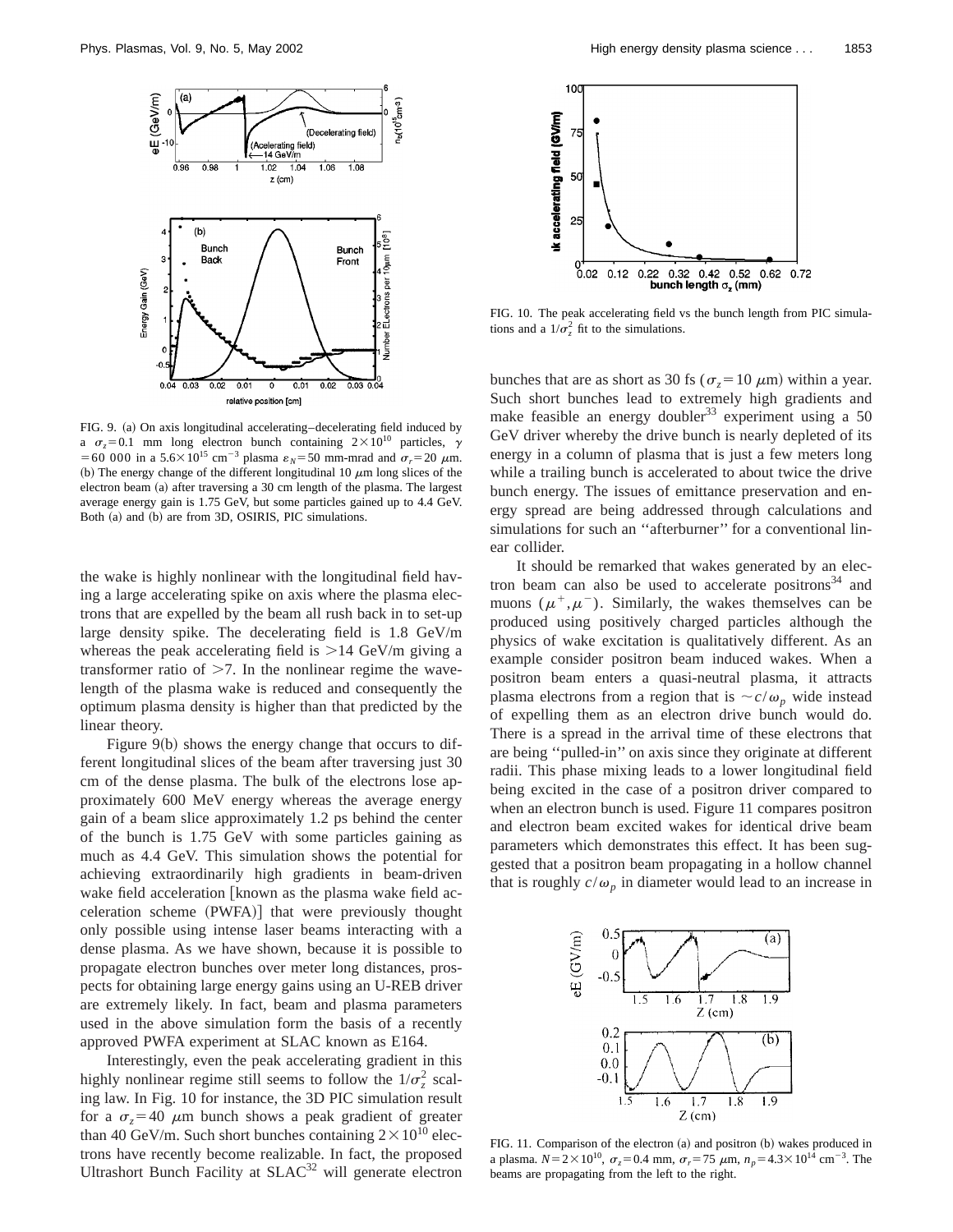

FIG. 12. A slice-by-slice analysis of the centroid of 1 ps beam slices, showing an indication of energy loss for bulk of the beam and energy gain by the tail particles in the beam.

*eE* because the positron beam would pull-in electrons from the wall of the channel. Since the electrons now originate at the same radius, their arrival time on axis is the same leading to a larger accelerating gradient.

In the experiments we have studied the energy loss and gain of the beam particles due to the longitudinal dynamics in the plasma using parameters shown in Table III. Time resolved energy spectra were obtained from streak camera images of the beam in the dispersive plane (see Fig. 1) after the FFTB bending magnet. The images are analyzed by slicing the streaks in 1 ps time slices and then the centroid energy of each slice is calculated. Analysis of a typical single event shown in Fig. 12 indicates that the core of the beam has lost about 50 MeV while the electrons in the last slice  $(+7 \text{ ps})$  have gained about 120 MeV. The plasma density for this event was close to the optimum density and the beam exited the plasma after 3 betatron oscillations at a plasma transparency point. It should be noted that because of the space-charge broadening in the streak camera the actual time of these accelerated electrons is somewhat earlier. [In the simulations the maximum energy gain occurs for  $\tau=+5$  ps.] In this run an imaging spectrometer was not used to both disperse the electrons and image the exit of the plasma. Although there appeared to be no significant tail on the beam due to the head-to-tail tilt and the data was taken at a plasma transparency point, the streak camera data can be sensitive to transverse motion of the particles. However, we have recently obtained data from a reconfigured experimental set-up which uses an imaging spectrometer to confirm the energy loss of the core and energy gain of the back slices of the beam. The results show that under optimum conditions the beam core can lose up to 170 MeV energy while there is an energy gain exceeding 350 MeV in the tail. These results will be published elsewhere.

### **IV. CONCLUSIONS**

HEDPS with an ultrarelativistic electron beam is seen to be a fertile research area of beam and plasma physics that is relatively unexplored. Some of the physical effects are steering (refraction), focusing, betatron oscillations, emission of spontaneous x-ray radiation due to the betatron motion, and acceleration and deceleration of the beam particles themselves. These phenomena can be theoretically predicted and are seen in full-scale PIC code simulations. There is a good agreement seen between experimental results and theory and simulations. There is promise that HEDPS with U-REBs will affect future accelerator and light source technologies.

# **ACKNOWLEDGMENTS**

We thank J. M. Dawson, P. Raimondi, F. J. Decker, R. Iverson, P. Catravas, W. Leemans, E. Esarey, S. Chattopadhyay, D. Whittum, S. Rokni, and R. Assmann for their contributions to this work.

This work was supported by DOE Grants No. DE-AC03-76SF00515, No. DE-AS03-76SF0098, and No. DE-FG03-98DP0021, and NSF Grant No. ESC 9617089.

- 1 E. M. Campbell and M. J. Hogan, Plasma Phys. Controlled Fusion **41**, 39 (1999); M. D. Rosen, Phys. Plasmas 3, 1803 (1996).
- 2N. Barov, M. Conde, J. B. Rosenzweig, J. B. Schoessow, G. Cox, W. Gai, R. Konecny, J. Power, and J. Simpson, *Proceedings of 1995 Particle Accelerator Conference*, Dallas, TX (IEEE, Piscataway, NJ, 1996), p. 631; J. B. Rosenzweig, B. Briezman, T. Katsouleas, and J. J. Su, Phys. Rev. A **44**, R6189 (1991); T. Katsouleas, S. Wilks, P. Chen, J. M. Dawson, and J. J.
- Su, Part. Accel. 22, 81 (1987). <sup>3</sup>N. Barov, J. B. Rosenzweig, M. E. Conde, W. Gai, and J. G. Power, Phys. Rev. ST Accel. Beams 3, 011301 (2000).
- 4 N. Barov, M. E. Conde, W. Gai, and J. B. Rosenzweig, Phys. Rev. Lett. **80**, 81 (1998).
- 5 G. Hairapetian, P. Davis, C. E. Clayton, C. Joshi, S. C. Hartman, and C. Pellegrini, Phys. Rev. Lett. **72**, 2403 (1994); G. Hairapetian, P. Davis, C. E. Clayton, C. Joshi, C. Pellegrini, and T. Katsouleas, Phys. Plasmas **2**, 2555 (1995).
- <sup>6</sup>D. A. Hammer and N. Rostoker, Phys. Fluids 13, 1831 (1970).
- ${}^{7}$ M. Hogan, C. E. Clayton, P. Muggli, R. Siemann, and C. Joshi, Phys. Plasmas **7**, 2241 (2000).
- 8P. Muggli, K. A. Marsh, S. Wang, C. E. Clayton, S. Lee, T. C. Katsouleas, and C. Joshi, IEEE Trans. Plasma Sci. 27, 791 (1999).
- 9P. Catravas, S. Chattopadhyay, E. Esarey *et al.*, Phys. Rev. E **64**, 046502  $(2001)$ .
- <sup>10</sup>NRL Plasma Formulary, NRL/PV/6790-98-358.
- <sup>11</sup>J. D. Lawson, *The Physics of Charged Particle Beams* (Oxford University Press, London, 1988).
- <sup>12</sup>S. Humphris, *Charged Particle Beams* (Wiley, New York, 1990); J. L. Cox and W. H. Benett, Phys. Fluids 13, 182 (1970); W. H. Benett, Phys. Rev. Lett.  $45, 890$   $(1934)$ .
- 13D. H. Whittum, A. Sessler, and J. M. Dawson, Phys. Rev. Lett. **64**, 2511  $(1990).$
- $14A$ . Geraci and D. H. Whittum, Phys. Plasmas  $7$ , 2241 (2000).
- $^{15}$ J. S. T. Ng, P. Chen, H. Baldis *et al.*, Phys. Rev. Lett. **87**, 244801 (2001).
- <sup>16</sup>J. G. Davis, Ph.D. thesis, University of California, Los Angeles, 1996.
- <sup>17</sup>J. B. Rosenzweig and P. Chen, Phys. Rev. D 39, 2039 (1989).
- <sup>18</sup>C. Huang, V. Decyk, S. Wang *et al.*, Bull. Am. Phys. Soc. 46, 91 (2001).
- <sup>19</sup>P. Muggli, S. Lee, T. Katsouleas *et al.*, Nature (London) **411**, 43  $(2001)$ ; P. Muggli, S. Lee, T. Katsouleas *et al.*, Phys. Rev. ST Accel. Beams **4**, 091301 (2001).
- <sup>20</sup>C. Clayton, B. E. Blue, E. S. Dodd *et al.*, "Transverse envelope dynamics of a 28.5 GeV electron beam in a long plasma," Phys. Rev. Lett. (in press).
- 21D. H. Whittum, W. Sharp, S. S. Yu, M. Lampe, and G. Joyce, Phys. Rev. Lett. 67, 991 (1991).
- 22D. H. Whittum, M. Lampe, G. Joyce, S. P. Slinker, S. S. Yu, and W. M. Sharp, Phys. Rev. A 46, 6684 (1992).
- 23M. Lampe, G. Joyce, S. P. Slinker, and D. H. Whittum, Phys. Fluids B **5**, 1888 (1993).
- 24K. C. Tzeng, W. B. Mori, and C. D. Decker, Phys. Rev. Lett. **76**, 3332  $(1996).$
- <sup>25</sup>B. Blue, C. E. Clayton, E. Dodd *et al.*, "Test of the electron hose instability in the E157 experiment,'' *Proceedings of the 2001 Particle Accelerator Conference*, Chicago, IL (IEEE, Piscataway, NJ, in press).